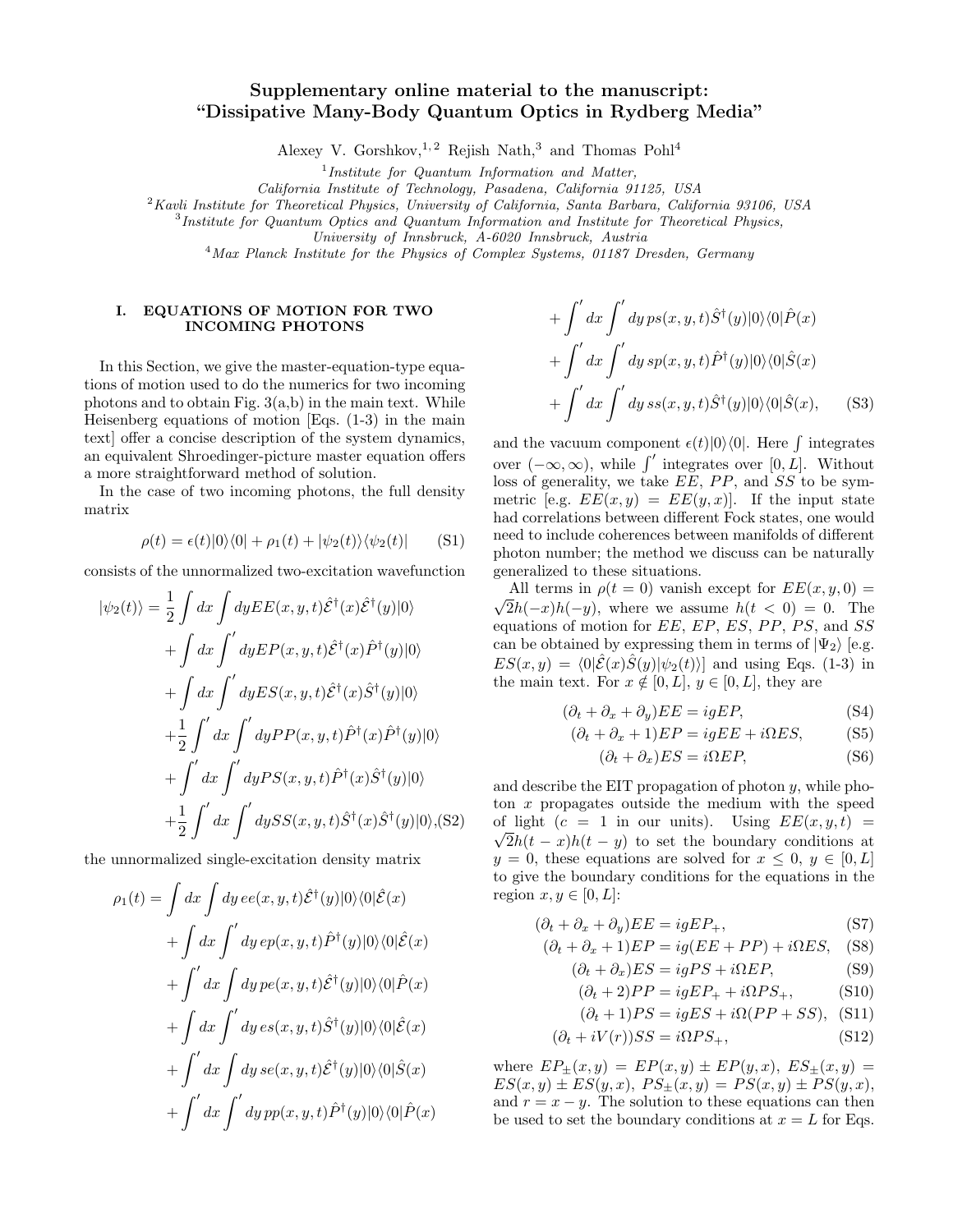[\(S4-S6\)](#page-0-0) in the region  $x \geq L$ ,  $y \in [0, L]$ , which can in turn be used to calculate the outgoing two-photon pulse.

Now we turn to the evolution equations for the singleexcitation density matrix  $\rho_1$ . We first note that

<span id="page-1-1"></span>
$$
es(x,y) = \langle \hat{\mathcal{E}}^{\dagger}(x)\hat{S}(y)\rangle - \int dz E E^*(x,z) E S(z,y)
$$
 (S13)  
-
$$
\int' dz E P^*(x,z) P S(z,y) - \int' dz E S^*(x,z) S S(z,y).
$$

The equation of motion for  $\langle \hat{\mathcal{E}}^{\dagger}(x) \hat{S}(y) \rangle$  follows from Eqs. (1-3) in the main text. Together with the equations of motion for the two-photon amplitudes, this yields the equation of motion for  $es(x, y)$ , and, similarly, for all matrix elements of  $\rho_1$ . The following source terms will describe the transfer of population from  $|\psi_2\rangle$  to  $\rho_1$ :

<span id="page-1-2"></span>
$$
f_{ee}(x,y) = 2 \int' dz E P^*(x,z) E P(y,z), \quad (S14)
$$

$$
f_{ep}(x,y) = 2 \int' dz E P^{*}(x,z) P P(y,z), \quad (S15)
$$

$$
f_{es}(x,y) = 2 \int' dz E P^*(x,z) PS(z,y), \quad (S16)
$$

$$
f_{pp}(x,y) = 2 \int' dz P P^*(x,z) P P(y,z), \quad (S17)
$$

$$
f_{ps}(x,y) = 2 \int' dzPP^*(x,z)PS(z,y), \quad (S18)
$$

$$
f_{ss}(x,y) = 2 \int' dz PS^*(z,x) PS(z,y).
$$
 (S19)

As expected, in the interaction-free case  $(V = 0)$  and assuming perfect EIT, the source terms vanish because  $|e\rangle$  is never populated, so all components of  $|\psi_2\rangle$  involving P vanish. With these definitions, for  $x, y \in [0, L]$ ,

<span id="page-1-0"></span>
$$
(\partial_t + \partial_x + \partial_y)ee = ig(ep - pe) + f_{ee},
$$
 (S20)

$$
(\partial_t + \partial_x + 1)ep = ig(ee - pp) + i\Omega es + f_{ep},
$$
 (S21)

$$
(\partial_t + \partial_x)es = i\Omega ep - ig\,ps + f_{es},\tag{S22}
$$

$$
(\partial_t + 2)pp = ig(pe - ep) + i\Omega(ps - sp) + f_{pp}(S23)
$$

$$
(\partial_t + 1)ps = -ig\,es + i\Omega(pp - ss) + f_{ps},\qquad(S24)
$$

$$
\partial_t s s = i\Omega(s p - p s) + f_{ss},\tag{S25}
$$

while  $pe(x, y) = ep^*(y, x), se(x, y) = es^*(y, x),$  and  $sp(x, y) = ps^{*}(y, x)$ . Equations of motion outside of  $x, y \in [0, L]$  can be obtained in the same way.

We do numerical calculations in the regime of good EIT ( $\lesssim 1\%$  single-photon loss). Thus, to a good approximation, photon scattering occurs only when both photons are inside the medium. We therefore solve Eqs. [\(S20-](#page-1-0) [S25\)](#page-1-0) with vanishing initial and boundary conditions.

We note that the equations can easily be extended [\[S1\]](#page-4-0) to include longitudinally varying density, finite decoherence rate of  $S$ , as well as cases where the blockade radius is smaller than the transverse extent of the probe beam.

We also note that, as in Refs. [\[S2,](#page-4-1) [S3,](#page-4-2) [S4,](#page-4-3) [S5\]](#page-4-4), the vacuum Langevin noise operator  $\hat{F}_P(z,t)$  in Eq. (2) does

not play a role in the above derivation. This operator can be thought of as describing the effect of the mode  $\hat{Q}$  [see Eq. (7) in the main text], which photons scatter into. Using the generalized Einstein relations,  $F_P(z, t)$  can be shown to have only the following nonzero correlation:  $\langle \hat{F}_P(z,t)\hat{F}^{\dagger}_P(z',t') \rangle = 2\delta(z-z')\delta(t-t')$ [\[S6,](#page-4-5) [S2,](#page-4-1) [S3,](#page-4-2) [S4,](#page-4-3) [S5\]](#page-4-4). Using this, one immediately sees that  $F_P(z, t)$  does not contribute to Eqs. [\(S4-](#page-0-0)[S12\)](#page-0-1) since terms of the form  $\langle 0|\hat{\mathcal{E}}(x,t)\hat{F}_P(y,t)|\psi_2(0)\rangle$  vanish. Similarly, since Eq. [\(S13\)](#page-1-1) and the corresponding equations for the other elements of  $\rho_1$  involve only normally ordered expectation values, Eqs. [\(S20-S25\)](#page-1-0) are also unaffected by  $\hat{F}_P(z,t)$ . It is not surprising that we are able to derive the master equation from the Heisenberg equations without having to rely on vacuum Langevin noise operator  $\hat{F}_P(z,t)$ : indeed, the effects of the latter are completely determined by the decay term in Eq. (2) of the main text and by the generalized Einstein relations [\[S6\]](#page-4-5).

### <span id="page-1-4"></span>II. IDEAL SINGLE-PHOTON GENERATION FROM 2 PHOTONS

In this Section, in the case of an input Fock state with  $n = 2$ , we show how Eqs. (9,11) in the main text arise from the full equations of motion presented above. This Section and Section [III](#page-2-0) also justify the use of the simplified framework (that of tracing over all photons but the first one) employed in the main text.

Let's assume that EIT is perfect and that  $L_p < L < z_b$ . Then, for  $x \leq 0$  and  $y \in [0, L]$ , Eqs. [\(S4-S6\)](#page-0-0) give

$$
ES(x, y, t) = -\sqrt{2/v_g}h(t - x)h(t - y/v_g),
$$
 (S26)

where  $v_g = (\Omega/g)^2$  in our units. From Eqs. [\(S9,S11\)](#page-0-1), we obtain  $\partial_t ES \approx -\partial_x ES - g^2 ES$ , so that, for  $x, y \in [0, L]$ ,

<span id="page-1-5"></span>
$$
PS(x, y, t) \approx igES(x, y, t) \approx igES(x = 0, y, t - x)e^{-g^2x}
$$

$$
\approx -ig\sqrt{2/v_g}h(t)h(t - y/v_g)e^{-g^2x},
$$
(S27)

which describes the absorption of the two-excitation amplitude over the absorption length  $1/g^2 \ll L_p$ . Inserting this expression into Eq. [\(S19\)](#page-1-2), we obtain

<span id="page-1-6"></span>
$$
f_{ss}(x, y, t) = 2h^2(t)h(t - x/v_g)h(t - y/v_g)/v_g.(S28)
$$

Then from Eqs. [\(S22,S24,S25\)](#page-1-0), to a good approximation,

<span id="page-1-3"></span>
$$
es = -(\Omega/g)s + (\Omega/g^3)\partial_x ss,\tag{S29}
$$

$$
\partial_t ss = -2\Omega^2 ss - \Omega g(se + es) + f_{ss}.
$$
 (S30)

Inserting Eq. [\(S29\)](#page-1-3) into Eq. [\(S30\)](#page-1-3), we obtain

<span id="page-1-7"></span>
$$
\partial_t ss = -v_g \partial_R ss + f_{ss}(x, y, t), \tag{S31}
$$

which describes how the source  $f_{ss}$  puts excitations into ss; and, as soon as the excitations are put in, they start moving at  $v_q$  along  $R = (x+y)/2$ . This equation assumes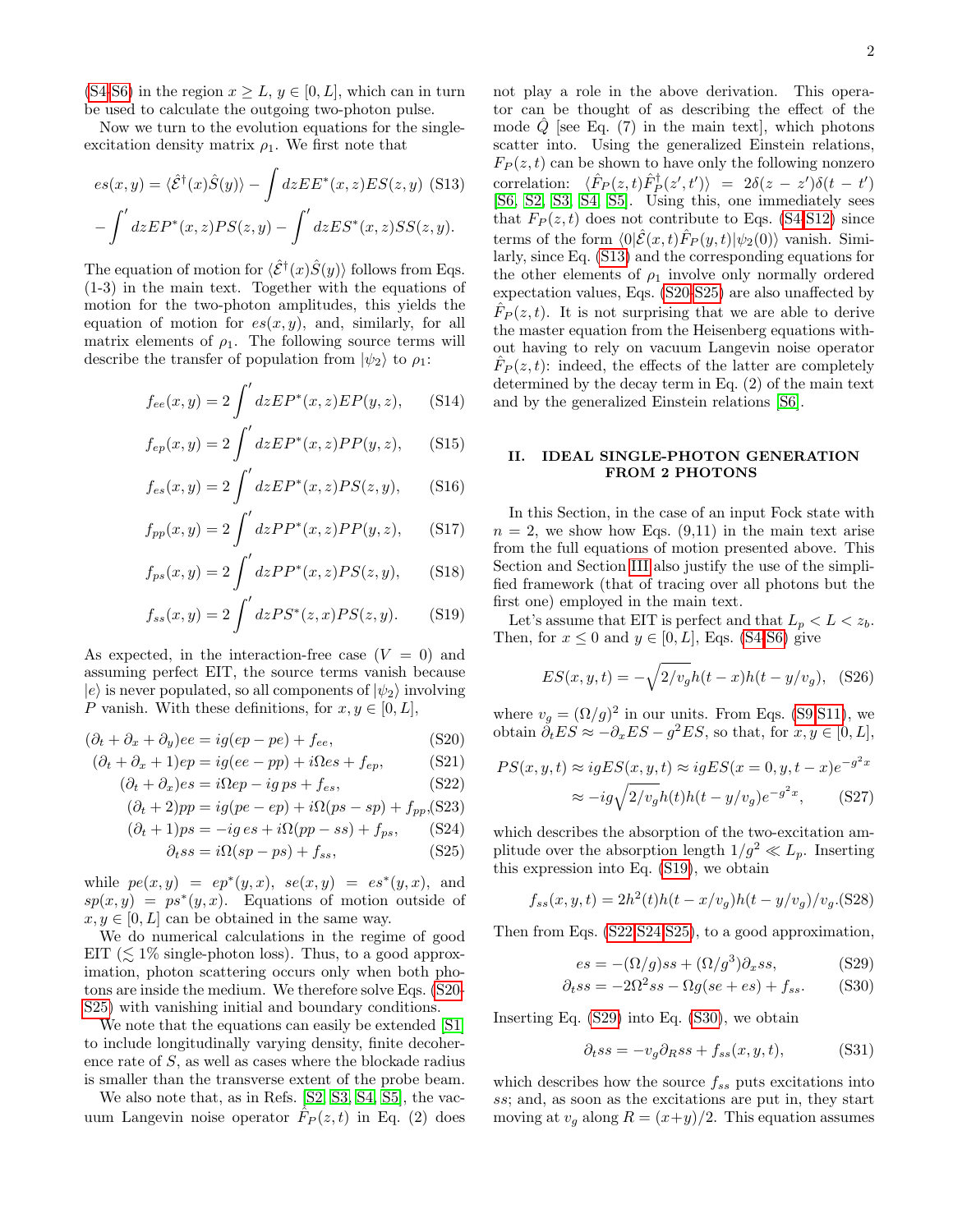the wavepacket's frequency components all fit inside the EIT transparency window. Solving this equation gives

<span id="page-2-1"></span>
$$
ss(x, y, t) = \frac{2}{v_g}h(t - \frac{x}{v_g})h(t - \frac{y}{v_g})\int_{t - \frac{\min(x, y)}{v_g}}^{t} dt'h^2(t')
$$
(S32)

which, for  $n = 2$ , generalizes Eqs. (9,11) in the main text to cases when the pulse has only partially entered the medium. Eq. [\(S32\)](#page-2-1) yields  $\text{Tr}[\rho_1^2]/\text{Tr}[\rho_1]^2 = 2/3$  for all t and  $\text{Tr}[\rho_1] = \left[\int_{-\infty}^t d\tau h^2(\tau)\right]^2$ , which give the dashed lines in Fig.  $3(b)$  in the main text. To a good approximation,  $\rho_1$  satisfies the dark-state-polariton condition  $ee = -\sqrt{v_g}es = v_gss$ . This derivation can easily be extended to include the effect of a finite EIT transparency window width, which partially explains the slight discrepancy between analytics and numerics in Fig. 3(b) in the main text.

### <span id="page-2-0"></span>III. IDEAL SINGLE-PHOTON GENERATION FROM  $n$  PHOTONS

In this Section, we generalize Sec. [II](#page-1-4) to arbitrary  $n$ .

Let  $\mathbf{x}_m \equiv x_1, \ldots, x_m, E_m \equiv E \ldots E$  (where E is repeated  $m$  times to denote the  $m$ -photon wavefunction), and  $h(t - \mathbf{x}_m) \equiv \prod_{i=1}^m h(t - x_i)$ . Then, for  $\mathbf{x}_n < 0$ , the incoming n-photon state is given by

$$
E_n(\mathbf{x}_n) = \sqrt{n!}h(t - \mathbf{x}_n). \tag{S33}
$$

Once the first two photons enter the medium  $(\mathbf{x}_{n-2} < 0)$ and  $x_{n-1}, x_n > 0$ , we have, in analogy with Eq. [\(S27\)](#page-1-5),

$$
E_{n-2}PS(\mathbf{x}_n)
$$
\n
$$
= -ig\sqrt{n!/v_g}h(t - \mathbf{x}_{n-2})h(t)h(t - x_n/v_g)e^{-g^2x_{n-1}}.
$$
\n(S34)

So, by analogy with Eqs. [\(S19](#page-1-2)[,S28\)](#page-1-6),

$$
f_{e_{n-2}se_{n-2}s}(\mathbf{x}_{n-1}, \mathbf{x}'_{n-1})
$$
(S35)  
=  $2 \int_{0}^{t} dz E_{n-2} PS^*(\mathbf{x}_{n-2}, z, x_{n-1}) E_{n-2} PS(\mathbf{x}'_{n-2}, z, x'_{n-1})$   
=  $\frac{n!}{v_g} h(t - \mathbf{x}_{n-2}) h(t - \mathbf{x}'_{n-2}) h^2(t) h(t - \frac{x_{n-1}}{v_g}) h(t - \frac{x'_{n-1}}{v_g}).$ 

Applying group velocity propagation along  $(x_{n-1} +$  $(x'_{n-1})/2$  [as in Eq. [\(S31\)](#page-1-7)], we have [as in Eq. [\(S32\)](#page-2-1)]

$$
e_{n-2}se_{n-2}s(\mathbf{x}_{n-1}, \mathbf{x}'_{n-1}) = \frac{n!}{v_g}h(t - \mathbf{x}_{n-2})h(t - \mathbf{x}'_{n-2})
$$

$$
\times h(t - \frac{x_{n-1}}{v_g})h(t - \frac{x'_{n-1}}{v_g})\int_{t - \frac{\min(x_{n-1}, x'_{n-1})}{v_g}}^{t}dt'h^2(t') \text{(S36)}
$$

Allowing now the third photon to enter the medium

 $(x_{n-2}, x'_{n-2} > 0)$ , we have

$$
f_{e_{n-3}se_{n-3}s}(\mathbf{x}_{n-2}, \mathbf{x}'_{n-2})
$$
(S37)  
=  $e_{n-2}se_{n-2}s(\mathbf{x}_{n-3}, 0, x_{n-2}, \mathbf{x}'_{n-3}, 0, x'_{n-2})$   
=  $\frac{n!}{v_g}h(t - \mathbf{x}_{n-3})h(t - \mathbf{x}'_{n-3})h^2(t)$   

$$
\times h(t - \frac{x_{n-2}}{v_g})h(t - \frac{x'_{n-2}}{v_g})\int_{t - \frac{\min(x_{n-2}, x'_{n-2})}{v_g}}^{t} dt'h^2(t').
$$

Applying group velocity propagation along  $(x_{n-2} +$  $x'_{n-2}$ /2, we have

$$
e_{n-3}se_{n-3}s(\mathbf{x}_{n-2}, \mathbf{x}'_{n-2})
$$
  
=  $\frac{n!}{v_g}h(t - \mathbf{x}_{n-3})h(t - \mathbf{x}'_{n-3})h(t - \frac{x_{n-2}}{v_g})h(t - \frac{x'_{n-2}}{v_g})$   

$$
\times \frac{1}{2} \left[ \int_{t - \frac{\min(x_{n-2}, x'_{n-2})}{v_g}}^{t} dt'h^2(t') \right]^2.
$$
 (S38)

Allowing the fourth photon to enter the medium, we have

$$
f_{e_{n-4}se_{n-4}s}(\mathbf{x}_{n-3}, \mathbf{x}'_{n-3})
$$
(S39)  
=  $e_{n-3}se_{n-3}s(\mathbf{x}_{n-4}, 0, x_{n-3}, \mathbf{x}'_{n-4}, 0, x'_{n-3})$   
=  $\frac{n!}{v_g}h(t - \mathbf{x}_{n-4})h(t - \mathbf{x}'_{n-4})h^2(t)$   

$$
\times h(t - \frac{x_{n-3}}{v_g})h(t - \frac{x'_{n-3}}{v_g})\frac{1}{2}\left[\int_{t - \frac{\min(x_{n-3}, x'_{n-3})}{v_g}}^{t}dt'h^2(t')\right]^2.
$$

Applying group velocity propagation along  $(x_{n-3} +$  $\left(x'_{n-3}\right)/2$ , we have

$$
e_{n-4}se_{n-4}s(\mathbf{x}_{n-3}, \mathbf{x}'_{n-3})
$$
  
=  $\frac{n!}{v_g}h(t-x_1)...h(t-x'_{n-4})h(t-\frac{x_{n-3}}{v_g})h(t-\frac{x'_{n-3}}{v_g})$   
 $\times \frac{1}{3!} \left[ \int_{t-\frac{\min(x_{n-3}, x'_{n-3})}{v_g}}^{t} dt'h^2(t') \right]^3.$  (S40)

We continue in this way until we reach

$$
ss(x_1, x'_1) =
$$
  
=  $\frac{n}{v_g} h(t - \frac{x_1}{v_g}) h(t - \frac{x'_1}{v_g}) \left[ \int_{t - \frac{\min(x_1, x'_1)}{v_g}}^{t} dt' h^2(t') \right]^{n-1}$  (S41)

which generalizes Eqs.  $(9,11)$  in the main text to cases when the pulse has only partially entered the medium.

# IV. EIGENVECTORS OF THE SINGLE-PHOTON DENSITY MATRIX

In this Section, we study the eigenvectors and eigenvalues of the single-photon density matrix, Eqs. (11) and (16) in the main text, obtained via single-photon filtering from Fock-state and coherent-state inputs, respectively.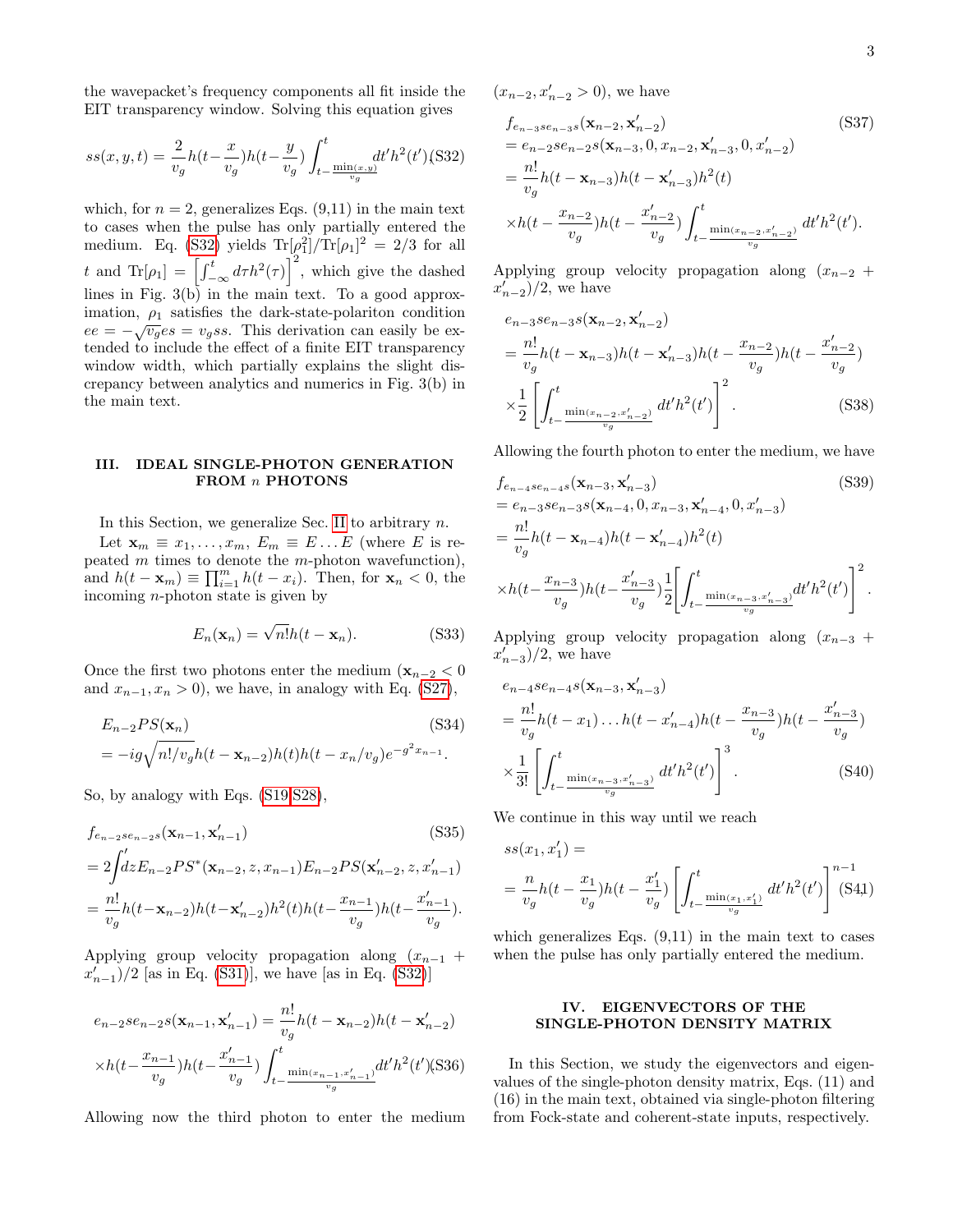We first study the eigenvectors  $\phi_i$  and eigenvalues  $p_i$  of the single-photon density matrix  $\phi(x, y)$  given in Eq. (11) in the main text. Defining  $\tilde{x} = \int_{-\infty}^{x} dz h^2(-z)$ , we obtain  $\rho = \int_0^1 d\tilde{x} d\tilde{y} \tilde{\phi}(\tilde{x}, \tilde{y}) \hat{\tilde{\mathcal{E}}}^{\dagger}(\tilde{y}) |0\rangle\langle0|\hat{\tilde{\mathcal{E}}}(\tilde{x}), \text{ where } \tilde{\phi}(\tilde{x}, \tilde{y}) =$  $n\, [\min(\tilde{x},\tilde{y})]^{n-1}, \,\,\, \hat{\tilde{\mathcal{E}}}(\tilde{x}) \,\, = \,\,\, \hat{\mathcal{E}}(x)/h(-x), \,\,\, [\hat{\tilde{\mathcal{E}}}(\tilde{x}),\hat{\tilde{\mathcal{E}}}^{\dagger}(\tilde{y})] \,\,\, = \,\,$  $\delta(\tilde{x} - \tilde{y})$ . The eigenvalues  $p_i$  are then the solutions of the characteristic equation  $J_{-1/n} \left[2\sqrt{(n-1)/(np)}\right]$  = 0. In particular, in the limit  $n \rightarrow \infty$ ,  $p_i$  are the roots of  $J_0[2/\sqrt{p}] = 0$ . The eigenvectors of  $\phi(\tilde{x}, \tilde{y})$ are  $\tilde{\phi}_i(\tilde{x}) \propto \tilde{x}^{(n-1)/2} J_{1-1/n} \left[ 2\sqrt{(n-1)/(np_i)} \tilde{x}^{n/2} \right]$ . In particular, for  $n = 2$ ,  $p_i = 2\pi^{-2} (i - \frac{1}{2})^{-2}$ ,  $\phi_i(\tilde{x}) =$  $\overline{2}\sin\left[\pi\left(i-\frac{1}{2}\right)\tilde{x}\right]$ . While  $\tilde{\phi}(\tilde{x},\tilde{x})$  and  $\tilde{\phi}_i(\tilde{x})$  shorten as  $1/n$  with increasing n,  $\phi(x, x)$  and  $\phi_i(x) = h(-x)\tilde{\phi}_i(\tilde{x})$ shorten much slower as  $1/\sqrt{\log n}$  for a Gaussian  $h(x)$ .

We now study the eigenvectors of the single-photon density matrix  $\phi(x, y)$  given in Eq. (16) in the main text. Following the same change of variables, we obtain  $\tilde{\phi}(\tilde{x}, \tilde{y}) = |\alpha|^2 \exp[-|\alpha|^2(1 - \min(\tilde{x}, \tilde{y}))],$ which, for  $|\alpha|^2 \gg 1$ , agrees with the above  $\phi(\tilde{x}, \tilde{y})$ provided one identifies *n* with  $|\alpha|^2$ . For general  $|\alpha|^2$ , the eigenstates  $\tilde{\phi}_i$  of  $\tilde{\phi}(\tilde{x}, \tilde{y})$  are linear combinations of  $e^{-|\alpha|^2(1-\tilde{x})/2}J_1[2e^{-|\alpha|^2(1-\tilde{x})/2}/\sqrt{p_i}]$  and  $e^{-|\alpha|^2(1-\tilde{x})/2}Y_1[2e^{-|\alpha|^2(1-\tilde{x})/2}/\sqrt{p_i}],$  where  $p_i$  are the eigenvalues.

#### V. SINGLE-PHOTON SUBTRACTION

In this Section, we present a formal derivation of Eq. (17) in the main text, which describes the output of a single-photon subtractor [\[S7\]](#page-4-6) and demonstrates the necessity of going beyond the single-mode treatment of Ref. [\[S7\]](#page-4-6). In addition to verifying Eq. (17), this method allows one to treat deviations from the ideal result.

Following Ref. [\[S7\]](#page-4-6), the single-photon subtractor is constructed by introducing a large single-photon detuning to the level diagram in Fig. 1 of the main text. The atoms can then be in one of two collective states  $|G\rangle$  (all atoms in the ground state  $|q\rangle$  and  $|E\rangle$  (a single atom in a Rydberg state  $|r\rangle$ ). Inhomogeneous dephasing of the  $|g\rangle$ - $|r\rangle$  coherence drives the process (with rate Γ), in which a single photon is absorbed into state  $|r\rangle$ , thus, transferring the atoms from state  $|G\rangle$  to state  $|E\rangle$ . After this irreversible process takes places, all Rydberg states  $|r\rangle$  can be ignored since they are strongly shifted by the single atom in state  $|r\rangle$ . Therefore, the remaining photons propagate unhindered through the far-off-resonant two-level  $|g\rangle$ - $|e\rangle$  medium. This situation is described by the following master equation for the density matrix:

$$
\dot{\rho} = -i[\hat{H}_0, \rho] + \Gamma \int_0^{\infty} dx \Big[ 2\hat{\mathcal{E}}(x)|E\rangle \langle G|\rho|G\rangle \langle E|\hat{\mathcal{E}}^{\dagger}(x) -\hat{\mathcal{E}}^{\dagger}(x)\hat{\mathcal{E}}(x)|G\rangle \langle G|\rho - \rho|G\rangle \langle G|\hat{\mathcal{E}}^{\dagger}(x)\hat{\mathcal{E}}(x)\Big].
$$
 (S42)

 $\hat{H}_0$  here describes simple propagation of light in vacuum. The photon is subtracted within a few absorption lengths  $\Gamma^{-1}$  of  $x = 0$ , so the remainder of the medium plays no role provided  $z_b > L$ ; hence we assumed  $L \to \infty$ .

Here, for simplicity, we only present the derivation for two incoming photons  $|2\rangle$ . Generalization to an arbitrary incoming state  $|\psi\rangle = \sum_n c_n |n\rangle$  is straightforward.

Therefore, the full density matrix

$$
\rho = \rho_1 + |\psi_2\rangle\langle\psi_2| \tag{S43}
$$

consists of the two-photon wavefunction

$$
|\psi_2\rangle = \frac{1}{2} \int dx dy E E(x, y) \hat{\mathcal{E}}^{\dagger}(x) \hat{\mathcal{E}}^{\dagger}(y) |0\rangle |G\rangle \quad (S44)
$$

and of the single-photon density matrix

$$
\rho_1 = \int dx dy ee(x, y)\hat{\mathcal{E}}^{\dagger}(y)|0\rangle|E\rangle\langle E|\langle 0|\hat{\mathcal{E}}(x). \tag{S45}
$$

One then finds the following equations of motion:

$$
\partial_t E E(x, y) = -\partial_x E E - \partial_y E E - \Gamma[H(x) + H(y)] E E,
$$
  

$$
\partial_t e e(x, y) = -\partial_x e e - \partial_y e e + 2\Gamma \int_0^\infty dz E E(y, z) E E^*(x, z),
$$

where  $H(x)$  is the Heaviside step function.

Starting with the boundary conditions  $EE(x, y, t) =$ √  $2h(t-x)h(t-y)$  for  $x, y \leq 0$ , we solve for EE:

$$
EE(x, y, t) = \sqrt{2h(t - x)h(t - y)e^{-\Gamma[H(x)x + H(y)y]}}
$$
(S46)

Inserting this into the equation of motion for ee and using the fact that the absorption length is much shorter than the (now uncompressed) pulse duration, we obtain

$$
\partial_t ee(x, y, t) = -\partial_x ee - \partial_y ee
$$
  
+2h<sup>2</sup>(t)h(t - x)h(t - y)[1 - H(x)][1 - H(y)]. (S47)

For  $x, y < 0$ , this can be integrated to give

$$
ee(x, y, t) = 2h(t - x)h(t - y)\int_{-\infty}^{t} h^{2}(t'), \quad \text{(S48)}
$$

so that, in the remaining three quadrants of the  $xy$  plane,

$$
ee(x, y, t) = 2h(t - x)h(t - y)\int_{-\infty}^{t - \max(x, y)} dt'h^{2}(t')(S49)
$$

which is a special case of Eq. (17) in the main text.